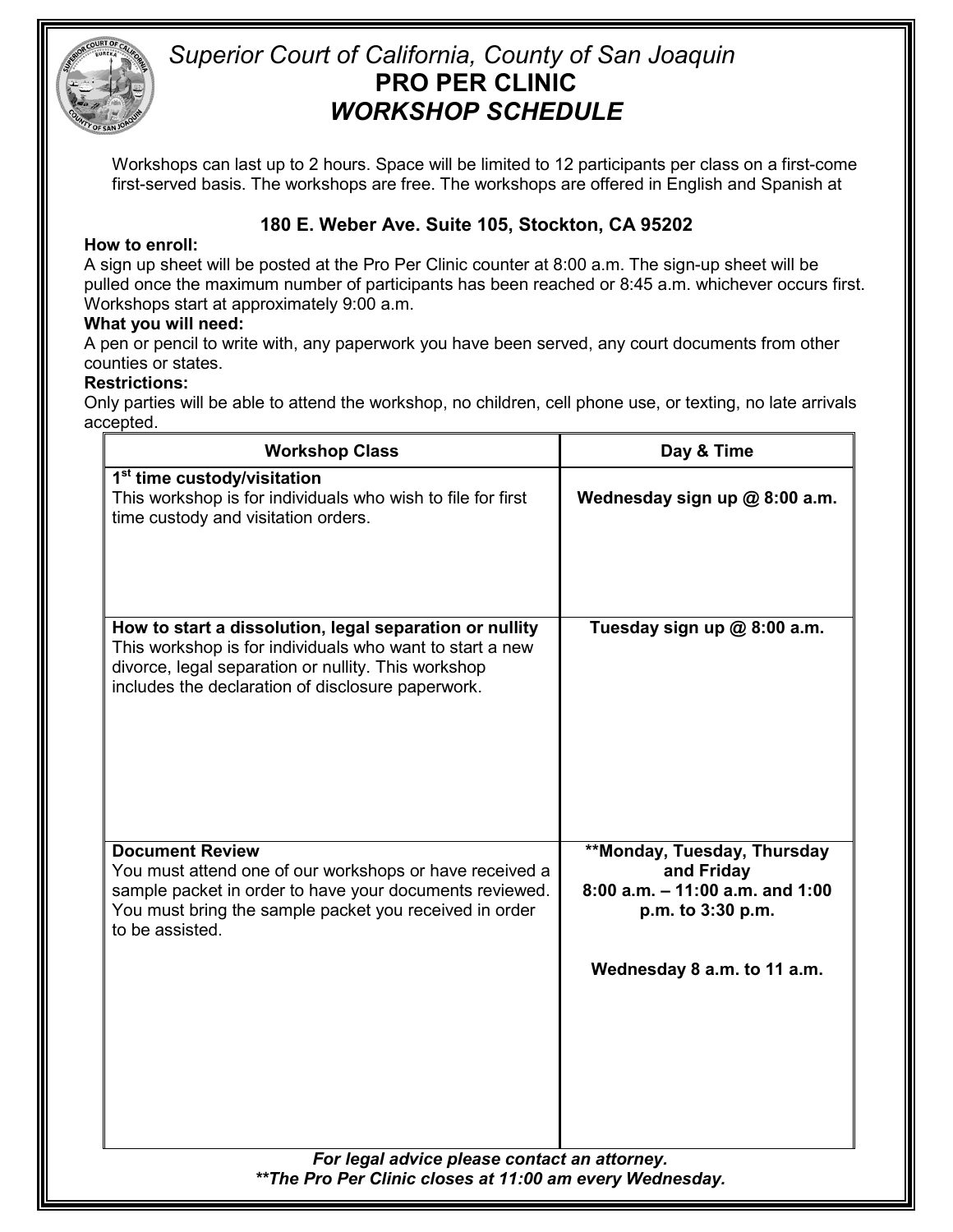# **PRO PER CLINIC**

| <b>PROGRAM</b><br><b>DESCRIPTION</b>                             | The Pro Per Clinic was developed to assist individuals representing<br>themselves in Family Law and limited Probate matters. The Pro Per<br>Clinic can assist you with the following issues:<br><b>WORKSHOPS</b><br><b>SAMPLE PACKETS</b><br><b>REVIEW ONLY</b><br>Dissolution<br>Emancipation<br><b>Domestic Violence</b><br>Legal Separation<br>Civil Name Change<br>Civil Harassment<br>Step-Parent Adoption<br><b>Nullity</b><br><b>Elder Abuse</b><br>1st Time Custody<br>All Family Law<br>1 <sup>st</sup> Time Visitation<br><b>Limited Civil</b><br><b>Small Claims</b><br><b>Trial Prep</b><br>Declaration of Disclosure Unlawful Detainer<br><b>DOCUMENT REVIEW:</b><br>You must bring your sample packet to have your document<br>reviewed.<br>Workshop schedules are available at the courthouse or online. |  |  |
|------------------------------------------------------------------|-------------------------------------------------------------------------------------------------------------------------------------------------------------------------------------------------------------------------------------------------------------------------------------------------------------------------------------------------------------------------------------------------------------------------------------------------------------------------------------------------------------------------------------------------------------------------------------------------------------------------------------------------------------------------------------------------------------------------------------------------------------------------------------------------------------------------|--|--|
| <b>ADDRESS/ EMAIL</b>                                            | 180 E. Weber Ave. Suite 105, Stockton, CA 95202                                                                                                                                                                                                                                                                                                                                                                                                                                                                                                                                                                                                                                                                                                                                                                         |  |  |
| <b>TELEPHONE</b>                                                 | selfhelp@sjcourts.org<br>(209) 992-5283                                                                                                                                                                                                                                                                                                                                                                                                                                                                                                                                                                                                                                                                                                                                                                                 |  |  |
| WEBSITE                                                          | www.sjcourts.org/self-help/pro-per-clinic/                                                                                                                                                                                                                                                                                                                                                                                                                                                                                                                                                                                                                                                                                                                                                                              |  |  |
| <b>HOURS</b>                                                     | Mon, Tues, Thurs and Fri from 8:00am - 11:00am and<br>1:00pm - 3:30pm. The Clinic closes every Wednesday at 11:00am.                                                                                                                                                                                                                                                                                                                                                                                                                                                                                                                                                                                                                                                                                                    |  |  |
| COSTS/FEES                                                       | There are no costs or fees to use the services of the Pro Per Clinic.                                                                                                                                                                                                                                                                                                                                                                                                                                                                                                                                                                                                                                                                                                                                                   |  |  |
| <b>WAITING TIME</b>                                              | Your wait time may vary depending on when you arrive at the Clinic<br>and the number of people already being helped.                                                                                                                                                                                                                                                                                                                                                                                                                                                                                                                                                                                                                                                                                                    |  |  |
| WHAT TO EXPECT<br><b>AND</b><br><b>BRING WITH</b><br><b>AONS</b> | When you arrive you will need to sign in or register at the window for<br>a workshop. Have a seat and wait for your name to be called. Clinic<br>staff will discuss the issues you need help with, help you to<br>understand the court system, and provide instructions on completing<br>the necessary forms. You must bring a copy of all court documents<br>relating to your case organized by date.<br>Do not bring children to the Clinic. Often times the issues that will be<br>discussed are not appropriate for children to hear.<br>Please note that the Pro Per Clinic does not provide legal advice and<br>will not represent you in court. The Clinic is available to both parties.                                                                                                                         |  |  |